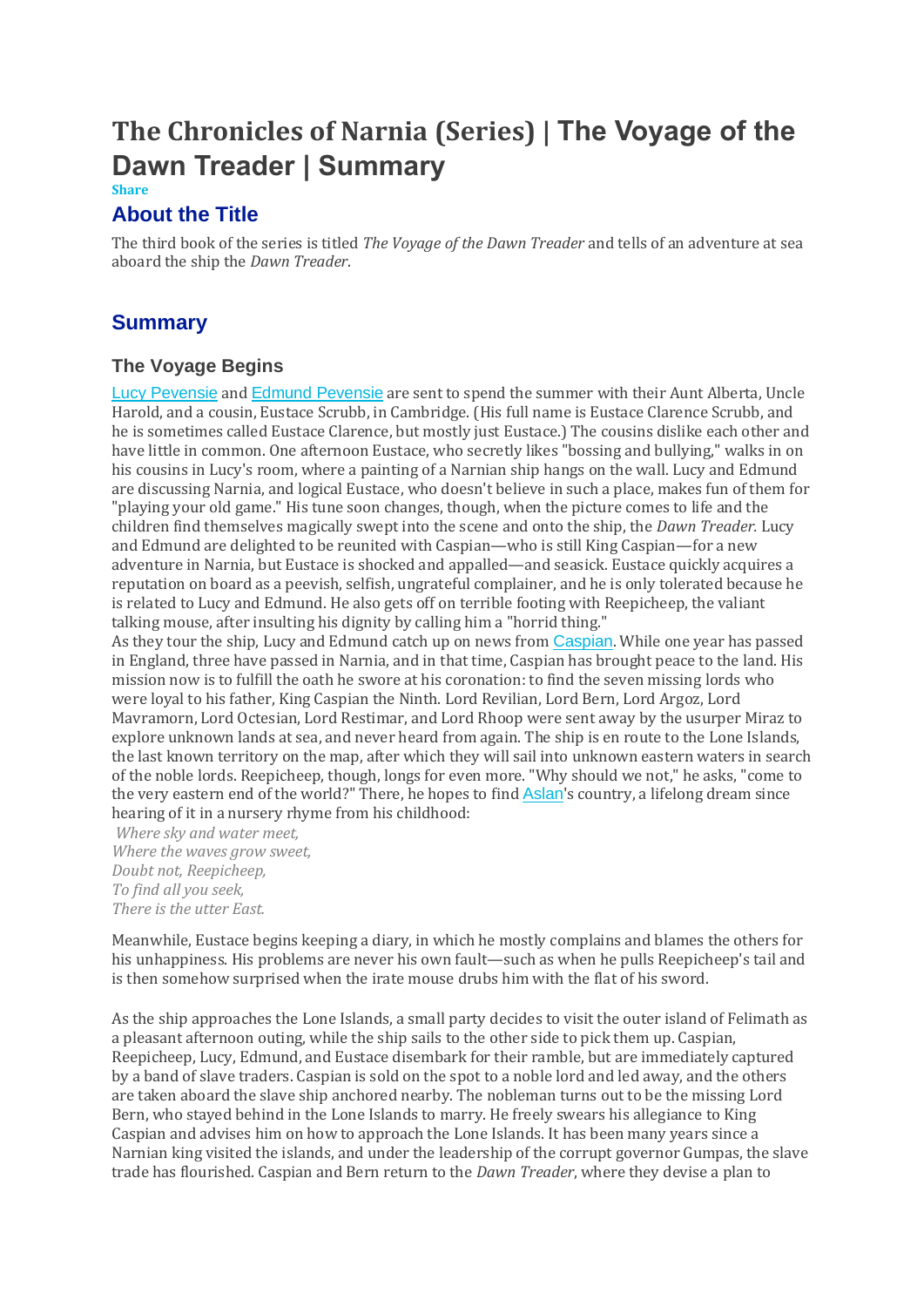rescue their friends. Bern sends a messenger ahead to the island that evening to put their plans into motion.

Gloriously decked out for war, its impressive crew armed to the hilt, the *Dawn Treader* sails to Narrowhaven the next day. Cheering crowds greet them, thanks to the advance footwork of Lord Bern's messenger. Caspian, ship's captain Lord Drinian, and the rest of the crew march to the castle. They demand an audience with Governor Gumpas, who tries unsuccessfully to dismiss them. Caspian demands to know why the islands are behind in their tribute to Narnia by 150 years, as well as why the slave trade has been permitted there. Gumpas demurs on both points, so Caspian relieves him from office and appoints Lord Bern to govern in his place. The crew then heads to the slave market, where Caspian proclaims the end of the slave trade and frees all the slaves. Lucy, Edmund, Reepicheep, and Eustace are rescued, and a feast is held that night to celebrate. The *Dawn Treader* is also repaired and restocked with provisions, ready to sail again in search of the remaining Lords.

### **Into the Unknown**

The ship sails east once more, but is pummeled by a brutal storm that lasts for nearly two weeks. The ship's mast is lost, and the crew is then stuck motionless for several days under the scorching sun with no wind to propel them forward. Water rations grow short, and Eustace is caught redhanded by Reepicheep as he tries to dip into the water supply late one night. The boy is forced to apologize and loathes everyone more than ever. At last they sight land, and the whole crew goes ashore to resupply the ship and make repairs. Eustace, tired of constant work, slips away to spend a lazy afternoon on his own. He hikes far up a mountain, where a thick fog overtakes him. Lost, he stumbles down the wrong path trying to return to the ship and finds himself in a scorched valley. He nearly panics as a listless dragon crawls out of a cave nearby, only to die in front of him. Relieved, Eustace ducks into the cave to escape the rain and finds a glorious stash of treasure. He puts on a golden bracelet and falls asleep atop a pile of coins.

Eustace awakens to the shocking discovery that he has been magically transformed into a dragon. He weeps for the loss of his friends, realizing he is now "a monster cut off from the whole human race." He flies back to the coast, where the crew has been searching for him. Unable to speak, the dragon uses gestures such as nodding and shaking his head to convince the others that it is he, Eustace. He also cries because the bracelet, which fit so nicely over his human arm, is now cutting into his dragon flesh. The crew recognizes that the bracelet bears the insignia of Lord Octesian, one of the missing Lords of their quest, and they realize he has probably died on the island. Lucy uses her cordial to relieve the swelling and pain, but the bracelet will not come off.

In the week that follows, a humbled Eustace is more helpful than he's ever been, using his size and strength to retrieve a new tree for a mast and to hunt for wild goats to restock the ship's provisions. Even so, it is a lonely week, for he cannot easily share space with his companions. To his surprise, it is Reepicheep who offers comfort, keeping him company on lonely nights while others gather by the fire. As Eustace overhears the others wonder aloud what to do about him when the ship must depart, he understands what an "unmitigated nuisance" he has been all along—and now he's causing even more problems for the crew.

On the sixth morning since they arrived at the island, Edmund awakens to find Eustace restored to his old self, thanks to Aslan. Eustace relates how the great lion had led him into the mountains to a bubbling well. Then, like a snake shedding its skin, Aslan had helped Eustace shed his dragon scales and become a boy once more. Upon bathing in the water, his pain vanished, and Eustace was able to return to the ship. Penitent, he apologizes to Edmund for his previous behavior. Edmund accepts his apology and points out that he himself was far worse on his first visit to Narnia. "You were only an ass," Edmund says, "but I was a traitor."

The crew's next adventure takes place under sail, where the ship is attacked by a giant sea serpent that nearly crushes the boat into splinters. After a narrow escape, they sail onward and come upon a rocky, mountainous island with two streams coursing down the slopes. While Lord Drinian oversees the task of refilling the water casks at one stream, the children, Caspian, and Reepicheep hike to the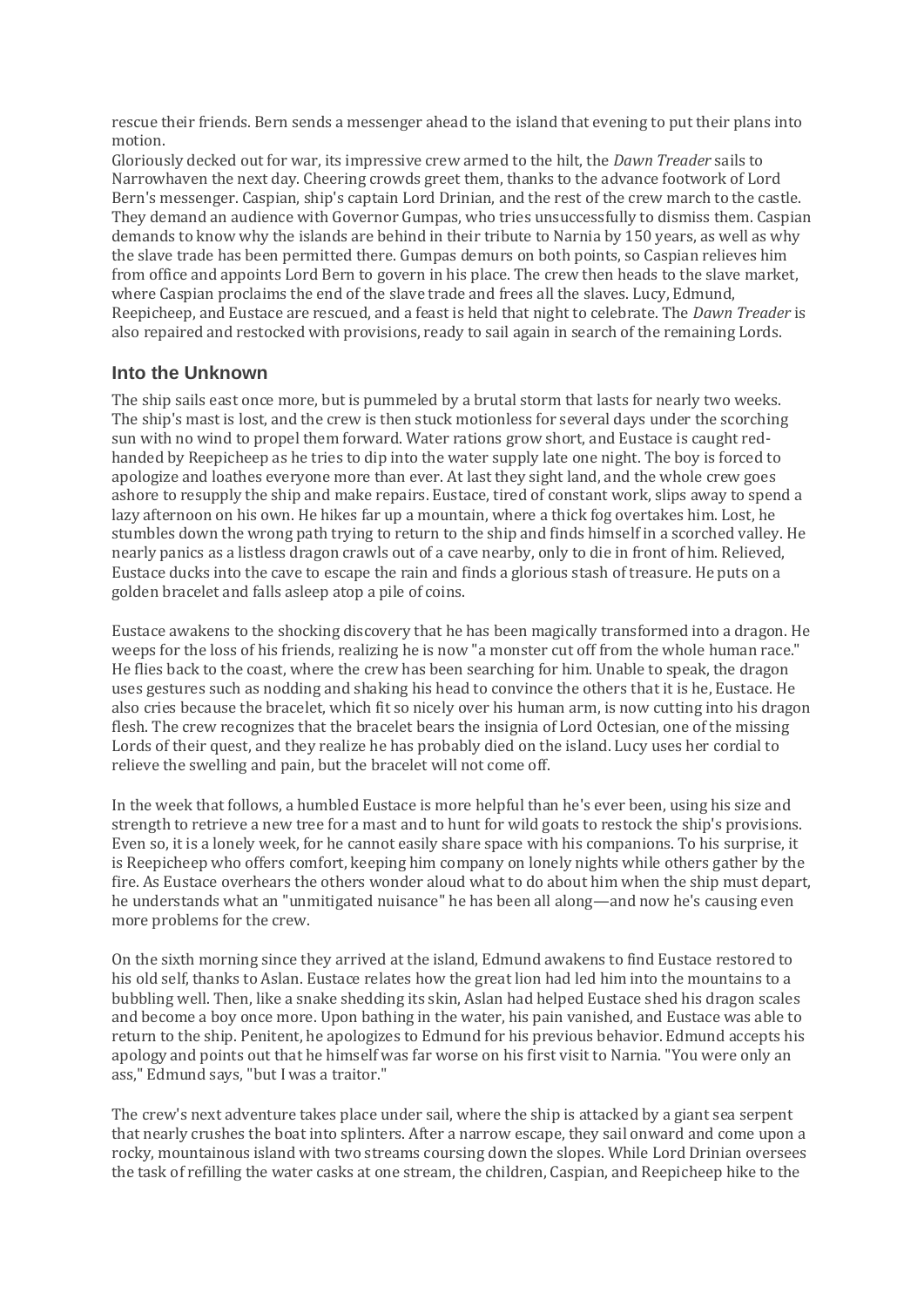other stream to investigate. They find a man's rusted sword and armor in a field above a lake, and speculate that the items might have belonged to one of the missing Lords. Unsettled, they continue to the lake. Beneath the waves lies a life-sized gold statue of a man, and the party discovers that the water turns whatever it touches to gold. The statue must surely be one of the missing Lords, they decide. Caspian speaks excitedly about the riches the island could bring to Narnia, but Edmund chafes when Caspian commands their silence. "Who are you talking to?" Edmund demands. "I'm no subject of yours." Even Lucy stoops to name-calling, until they all catch sight of Aslan on the hill nearby. His presence brings them back to themselves, and they hurriedly return to the ship. They name the island Deathwater, revealing only that they've discovered the body of one of the remaining Lords—which one, they do not know.

## **Lucy Accepts a Challenge**

The ship next journeys to a strange, silent island, where manicured lawns and rows of trees greet them—all empty of inhabitants, or so it seems. As a small group sets forth to investigate a house in the distance, Lucy falls behind to remove a rock from her shoe. Loud thumps fill the air and pass by Lucy, who is concealed behind a tree. Though she can see no one, Lucy hears voices plotting to ambush her friends on their return to the ship. As the voices fade into the distance, Lucy scrambles ahead to warn the others. They decide to face their would-be attackers directly and return to shore at once.

Sure enough, they are confronted on the beach by the invisible people, and their Chief calls on Lucy to complete a dangerous mission on their behalf. The Chief explains that on the island lives a Magician who had cursed them with "ugliness." In fact, they felt so ugly they sneaked into his home and used his spell book to turn themselves invisible so they wouldn't have to look at one another anymore. They are now weary of invisibility, however, and only a girl—Lucy—can break the spell. To do so, she must enter the Magician's home and read the spell to make them visible once more. The voices threaten to slay the entire party if Lucy refuses. Seeing no alternative, and also wanting to help, Lucy agrees to the challenge. Delighted, the invisible people host a feast for their now-guests and invite them to spend the night.

The next morning Lucy returns to the house and, following the Chief's instructions, she finds the Magician's spell book. As she turns each page of the enchanting volume, Lucy becomes more and more enthralled. She is sorely tempted to recite a spell that would make her beautiful "beyond the lot of mortals," but Aslan's snarling face appears in the book, and she quickly turns the page. Further on, though, she recites a spell to learn what her friends truly think of her. The pictures on the page come to life, and Lucy witnesses a conversation between her schoolmates Marjorie and Anne. Lucy is deeply hurt to overhear Marjorie make light of her friendship with Lucy, and decides not to listen in on any of her other friends. Finally, she finds the proper spell and reads it aloud. In that moment Aslan appears, having been in the room all along, invisible. He chastises Lucy for eavesdropping on her friends, but Lucy has had punishment enough. "I don't think I'd ever be able to forget what I heard her say," she laments. "No, you won't," he agrees.

Aslan then introduces her to the Magician, an old man named Coriakin, whom the lion has appointed as the guardian of the island's curious inhabitants. Aslan departs, and the two have lunch while the Magician tells Lucy the whole story behind those inhabitants—the Dufflepuds, or Duffers—who are not very bright. In fact, they are like naïve children in many respects—easily swayed by the silly Chief, and with little common sense or intelligent thought among them. Coriakin relates how the Duffers have previously planted boiled potatoes, washed the dishes *before* dinner, and fetched water from a half mile away even though a stream runs right by the garden. Fed up with their disobedience to his kindly, logical instructions, the Magician had transformed them from dwarfs into monopods, people with one centered leg and one long foot.

Lucy and Coriakin then watch as the Dufflepuds awaken from their afternoon nap to learn they are visible once more, and Lucy goes out to meet them and rejoin her friends. She assures the Duffers that she loves the way they look, and Reepicheep teaches them how to paddle on the water using their long foot as a boat, which they adore. That night, the crew dines with the Magician and learns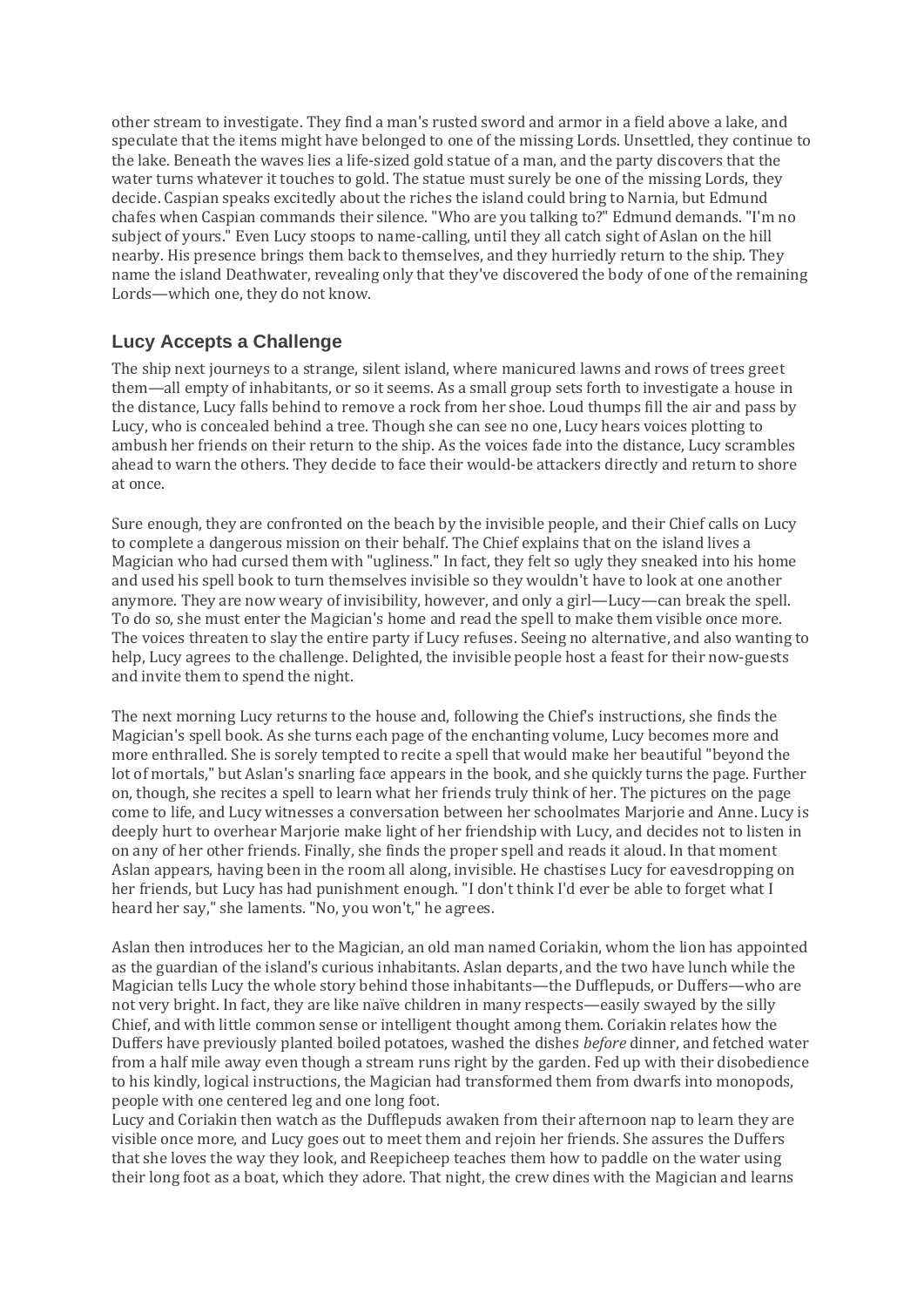that only four of the missing Lords arrived on his island many years ago. The Lord unaccounted for was Restimar, who must have been the man turned to gold in Deathwater. The ship sails away the next day, escorted to open water by the cheering, paddling Dufflepuds.

## **The End in Sight**

Further east, the ship approaches a mysterious Darkness hanging over the water, and spurred on by fearless Reepicheep, they sail into the eerie black mass. A voice cries out to them in the darkness, and they rescue a frazzled, white-haired man, whose wide eyes tell of the terrors he has endured. They have arrived at "the Island where Dreams come true," but not daydreams—real dreams. Immediately, fear takes hold of the crew and they row for daylight with all their might. Just as it seems they are lost in the darkness, Lucy prays to Aslan for help, and a luminous albatross arrives to lead them to the sun once more. The rescued man, crying with joy at escaping the cursed island, reveals himself as the missing Lord Rhoop.

On the final island the crew visits, they find a grand, feast-laden table with three strange men asleep in stone chairs—the missing Lords Revilian, Argoz, and Mavramorn. So long have they slept that their hair nearly covers their entire bodies. Afraid to touch the tempting food, which could be enchanted, most of the crew returns to the ship for the night to escape the ominous, magical atmosphere that surrounds the table. Reepicheep, though, decides to sit at the table until dawn, for "this is a very great adventure." The children and Caspian join Reepicheep, and they watch the unfamiliar stars drift by overhead. After many hours, a beautiful young woman emerges from a door in a hillside and approaches them, carrying a candle. Its light falls upon a stone knife, which no one has noticed before, on the table—it is the knife the White Witch used to slay Aslan, long ago. The woman reveals that the three Lords were enchanted when, during an argument on whether to sail onward, one of them snatched up the knife. She urges the party to eat from Aslan's table, and Reepicheep takes the risk first, raising a glass to the lady and digging into some cold peacock. The others then eat, too, as she explains that the table is a gift from Aslan to all travelers who have come so far. Its food and drink is cleared away and magically renewed each day.

Now the lady's father, Ramandu, appears, and he and his daughter greet the sunrise with song. A flock of white birds arrives from the east, singing the same song, and they pick the table clean and then depart. Ramandu advises the party that to break the spell over the Lords, they must sail to World's End and there leave one of their crew, never to return. It is Reepicheep's dearest wish, and he volunteers readily. All present are resolved to continue onward to break the spell over the Lords. They also learn that Ramandu (and also Coriakin) were once stars shining in the sky, and that one day he will again take his place there.

The ship's crew now approaches, asking about a possible return to Narnia since all the Lords have been found. Enticed by the magical feast, many sailors wish to winter on the island and then sail home in the spring. The sailor Rynelf reminds them of the boasts they made at the outset of the voyage—of their thirst for adventure, and their vow to reach the very end of the world. Caspian then turns the tables on the reluctant crew by declaring that only some of them will be *allowed* to journey forward on this marvelous voyage, and those who do will return heroes, lavished with riches and honors. In the end all but one of the crew is chosen to go onward. Pittencream, who volunteers at the last second to go only because he doesn't want to be left alone, is rejected. He remains on the Island of the Star, lonely, and imagining himself at sea with the crew of the *Dawn Treader*. Lord Rhoop, too, remains on the island, gratefully placed into a deep and dreamless sleep by Ramandu, to sleep alongside his companions of old.

The final leg of the voyage eastward begins, and each day, the light grows stronger and the sun appears larger. The water becomes extraordinarily clear, and on the seafloor, Lucy spies an underwater world and a race of fierce Sea People. As their king shakes a spear threateningly at the boat, Reepicheep dives into the water to accept his challenge. He forgets all about the Sea People, though, when he discovers the water is sweet, fulfilling a line from the childhood nursery rhyme that has drawn him eastward: "Where the waves grow sweet, / Doubt not, Reepicheep, / There is the utter East." He is rescued from the water, and the ship sails onward, leaving the Sea People behind.